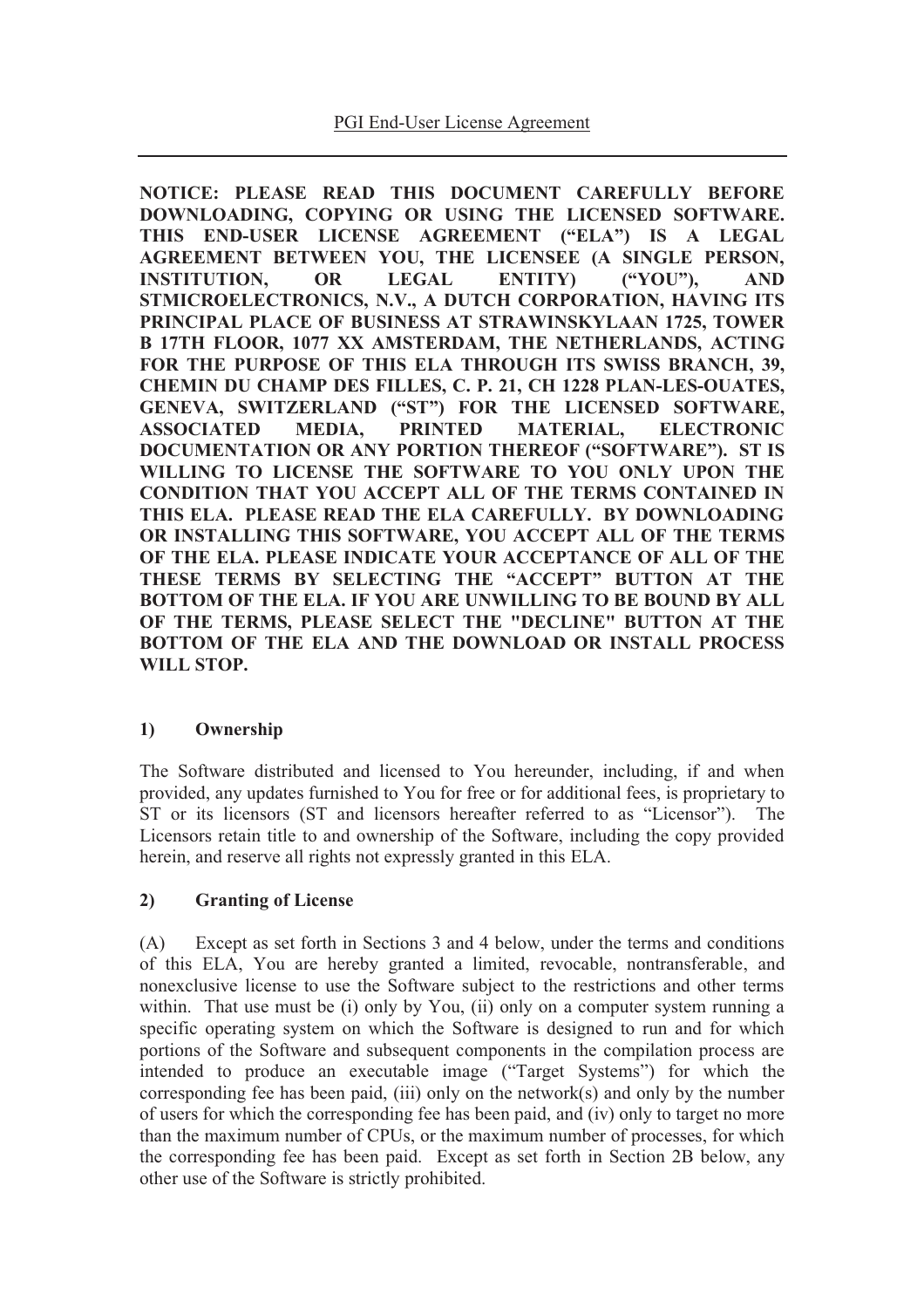(B) You may distribute an end-user application that You build with the Software that provides significant functionality distinct from that included with the Software ("End-User Application") to users within Your organization as well as third party users outside Your organization ("Sublicensees") for only such uses and/or Target Systems for which the Software was designed and intended. You agree that any sublicense shall not relieve You from Your obligations under this ELA. The Software includes the run-time files, libraries and executables ("Run-Time Files") that are bound into Your application by the linker or otherwise required by Your application. You may also distribute separate dynamically-linked or executable Run-Time Files required during the execution of Your End-User Application. Whenever an End-User Application is used internally within Your organization or by outside third parties, You shall contractually require that all Sublicensees abide by the following restrictions: (i) they shall not use the "PGI", "The Portland Group", "ST", or "STMicroelectronics" name, logo, or trademarks in marketing the End-User Application without prior written permission from ST, (ii) they will maintain a valid copyright on the End-User Application, (iii) they will, without limitation, indemnify, hold harmless, and defend ST and other applicable Licensors and their respective affiliates and suppliers from and against any and all claims, lawsuits, costs, and expenses, including attorney's fees, that arise or result from their use or distribution of the End-User Application, and (iv) they shall strictly prohibit the further distribution of the Run-Time Files by the user of the End-User Application. Notwithstanding the above, the only Run-Time Files that may be distributed as noted in this Section 2B are in the folders or directories whose names begin with "REDIST".

### **3) Software from Microsoft**

You acknowledge that as part of the Software You may receive Run-Time Files in the form of Microsoft Foundation Classes ("MFCs"), Active Template Libraries ("ATLs"), and/or "C" Runtime files ("CRTs") in binary form only ("Microsoft Distributable Code"). Notwithstanding any other provision of this ELA, You acknowledge and agree (A) that You have a limited right to use the Microsoft Distributable Code to design, develop, or test for use with the Software only, (B) that You or Your end-users of the Microsoft Distributable Code may only use it to create programs that run natively on Microsoft platforms, and (C) to the following restrictions: You and Your end-users: (i) will not alter any copyright, trademark, patent, or other legal notice or disclaimer in the Microsoft Distributable Code, (ii) will not run the Microsoft Distributable Code on a platform other than a Microsoft platform, and (iii) will not include Microsoft Distributable Code in malicious, deceptive, or unlawful programs. Further, You will require end users of the Microsoft Distributable Code to agree to terms at least as protective as this ELA.

#### **4) Software from Sun Microsystems and/or Oracle America, Inc.**

You acknowledge that as part of the Software you are receiving access to Java™ 2 Runtime Environment (J2RE), version 1.4.2 or subsequent versions ("Java Code"). Notwithstanding any other provision of this ELA, You are hereby granted a limited, revocable, nontransferable, and nonexclusive license, without the right to sublicense, to use the Java Code complete and unmodified for the sole purpose of running Java applets and applications intended to run on the Java<sup>TM</sup> 2 Platform Standard Edition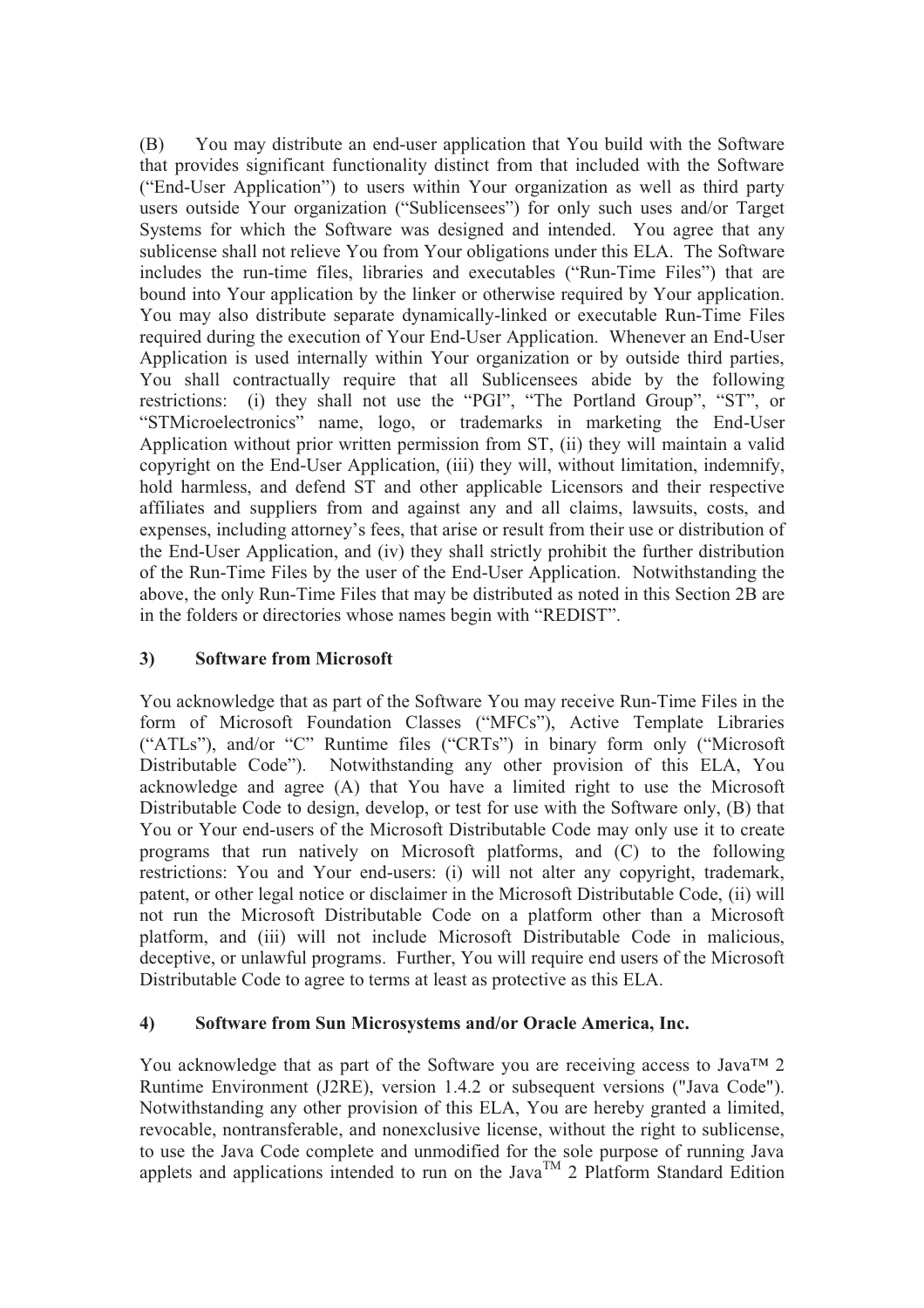5.0 (J2SE 5.0) or subsequent versions on Java-enabled general purpose desktop computers and servers.

## **5) Restrictions**

(A) You may make one (1) copy of the Software in machine-readable form, solely for archival or backup purposes, provided the copyright notice and other proprietary legends on the Software are included on any archival/backup copies. You may not modify, adapt, translate, reverse engineer, de-compile, disassemble, or create derivative works, in whole or in part, based on the Software. You may not rent, lease, loan, share, or electronically transfer the Software to others.

(B) The term "proprietary" as used in this ELA or in the Software does not establish a confidential relationship between the Licensor and You and does not in itself provide You any rights to the Software. You acknowledge that the Licensors have valuable intellectual property rights in the Software and agree to respect and protect such intellectual property rights. No right, title, or interest in or to any trademark, service mark, logo or trade name of the Licensors is granted under this ELA.

(C) You acknowledge and agree that the Software is not designed or intended for use in nuclear activities or life support systems. The Licensors disclaim any express or implied warranty of fitness for such uses.

(D) You will not modify or distribute any of the Software so that any part of it becomes subject to an Excluded License. As used in this ELA, an "Excluded License" is one that requires, as a condition of use, modification, or distribution, that (i) the Software be disclosed or distributed in source code form; or (ii) others have a right to modify it, or (iii) the Software loses its proprietary nature. Therefore, without the prior written permission of the applicable Licensors, You may not modify the Software directly in any way. In particular, You may not introduce or commingle with the Software any source or object code that is governed by an open source or public license of any kind.

### **6) Limited Warranty**

THE SOFTWARE IS PROVIDED "AS IS" WITHOUT WARRANTY OF ANY KIND. TO THE MAXIMUM EXTENT PERMITTED BY APPLICABLE LAW, THE LICENSORS FURTHER DISCLAIM ALL WARRANTIES, INCLUDING WITHOUT LIMITATION ANY IMPLIED WARRANTIES OF MERCHANTABILITY, FITNESS FOR A PARTICULAR PURPOSE, AND NONINFRINGEMENT. THE ENTIRE RISK ARISING OUT OF THE USE OR PERFORMANCE OF THE SOFTWARE AND DOCUMENTATION REMAINS WITH YOU. TO THE MAXIMUM EXTENT PERMITTED BY APPLICABLE LAW, IN NO EVENT SHALL THE LICENSORS BE LIABLE FOR ANY CONSEQUENTIAL, INCIDENTAL, INDIRECT, SPECIAL, PUNITIVE, OR OTHER DAMAGES WHATSOEVER (INCLUDING, WITHOUT LIMITATION, DAMAGES FOR LOSS OF BUSINESS PROFITS, BUSINESS INTERRUPTION, LOSS OF BUSINESS INFORMATION, LOSS OF DATA OR OTHER PECUNIARY LOSS) ARISING OUT OF THIS ELA OR THE USE OF OR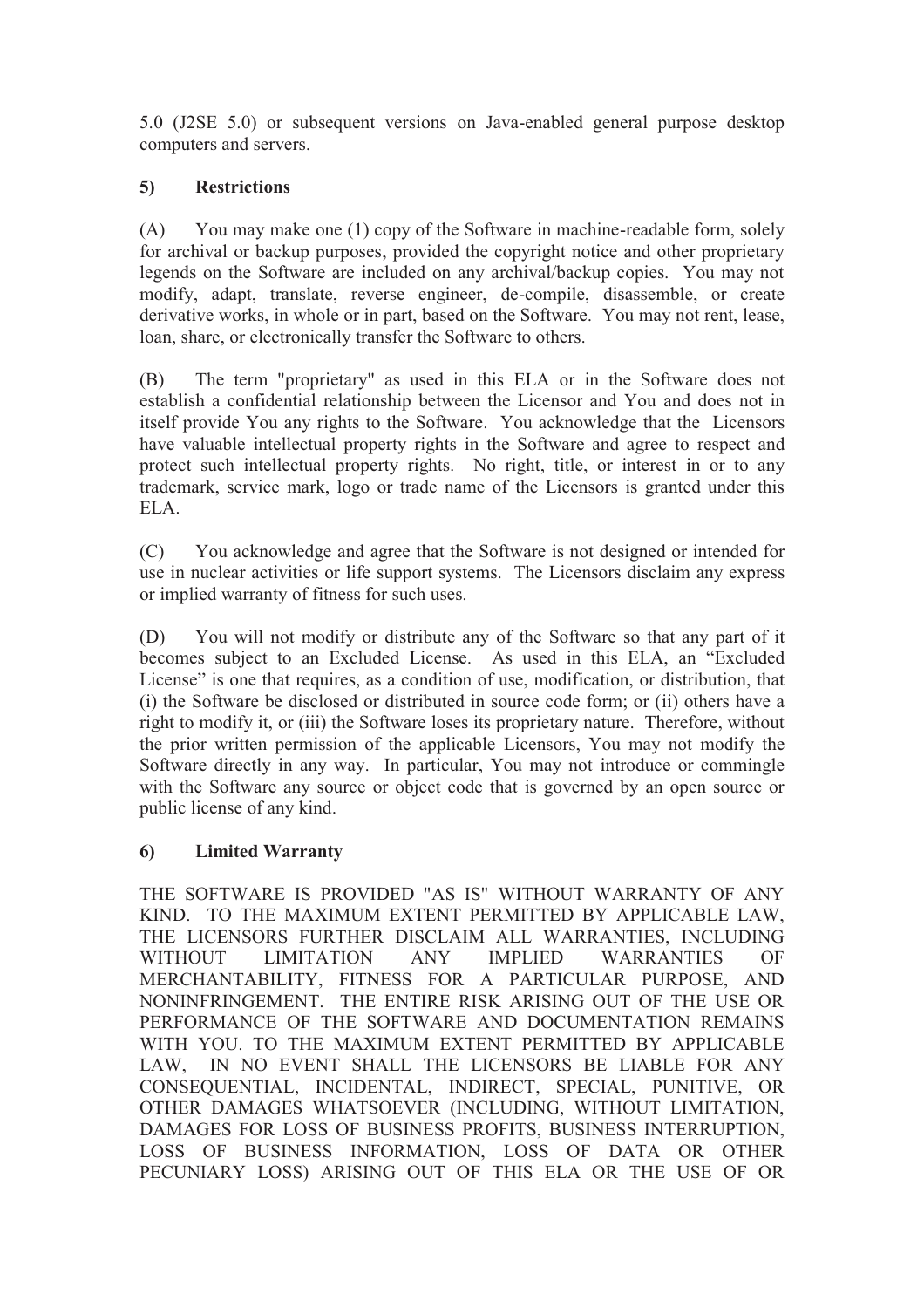INABILITY TO USE THE SOFTWARE, EVEN IF THE LICENSORS HAVE BEEN ADVISED OF THE POSSIBILITY OF SUCH DAMAGES. NOTWITHSTANDING THE FOREGOING, TO THE EXTENT THAT ST MAY BE HELD LEGALLY LIABLE TO YOU BY A COURT OF COMPETENT JURISDICTION UNDER CONTRACT, TORT, OR ANY OTHER LEGAL THEORY, THE MAXIMUM LIABILITY OF THE LICENSORS SHALL NOT EXCEED THE APPLICABLE PURCHASE PRICE OF THE SOFTWARE OR ONE THOUSAND DOLLARS (\$1,000), WHICHEVER IS GREATER.

## **7) Indemnity and Audit**

(A) You agree to indemnify, defend, and hold the Licensors harmless from and against any and all claims, liabilities, damages, penalties, settlements, and costs and expenses (including, without limitation, reasonable attorneys' fees and court or arbitration costs), asserted by any and all third parties (collectively "Claims") against the Licensors, and their respective employees, directors, officers, and agents alleging or resulting from: (i) Your breach of any term or condition of this ELA; (ii) alleged or actual infringement of the intellectual property or other proprietary rights of a third party by You or Your sublicensees; unauthorized alteration of the Software or derivative products by You or Your sublicensees; (iii) combination of the Software or derivative products with other software, products or materials not in accordance with the terms of this ELA; or (iv) any acts or omissions by You, Your employees, directors, officers, and agents or sublicensees either under this ELA or outside its scope, including personal injury, death, or property damage to anyone or anything.

(B) ST reserves the right, upon reasonable prior written notice to You and during Your normal business hours, to audit Your use of the Software and any derivative products made therefrom to confirm Your compliance with the terms of this ELA.

# **8) Software Export**

All Software and technical data delivered under this ELA are subject to US export control laws and may be subject to export or import regulations in other countries. You agree to comply strictly with all such laws and regulations and acknowledge that You have the responsibility to obtain such licenses to export, re-export, or import as may be required after delivery to You.

### **9) Software Manuals**

All proprietary documentation provided with the Software is copyrighted and may not be copied, photographed, reproduced, translated or reduced to any electronic medium or machine-readable form in whole or in part without the express, written, prior approval of ST.

### **10) Government Use**

The Software is a "commercial item," as that term is defined at 48 C.F.R. 2.101 (OCT 1995), consisting of "commercial computer software" and "commercial computer software documentation," as such terms are used in 48 C.F.R. 12.212 (SEPT 1995) and is provided to the U.S. Government only as a commercial end item. Consistent